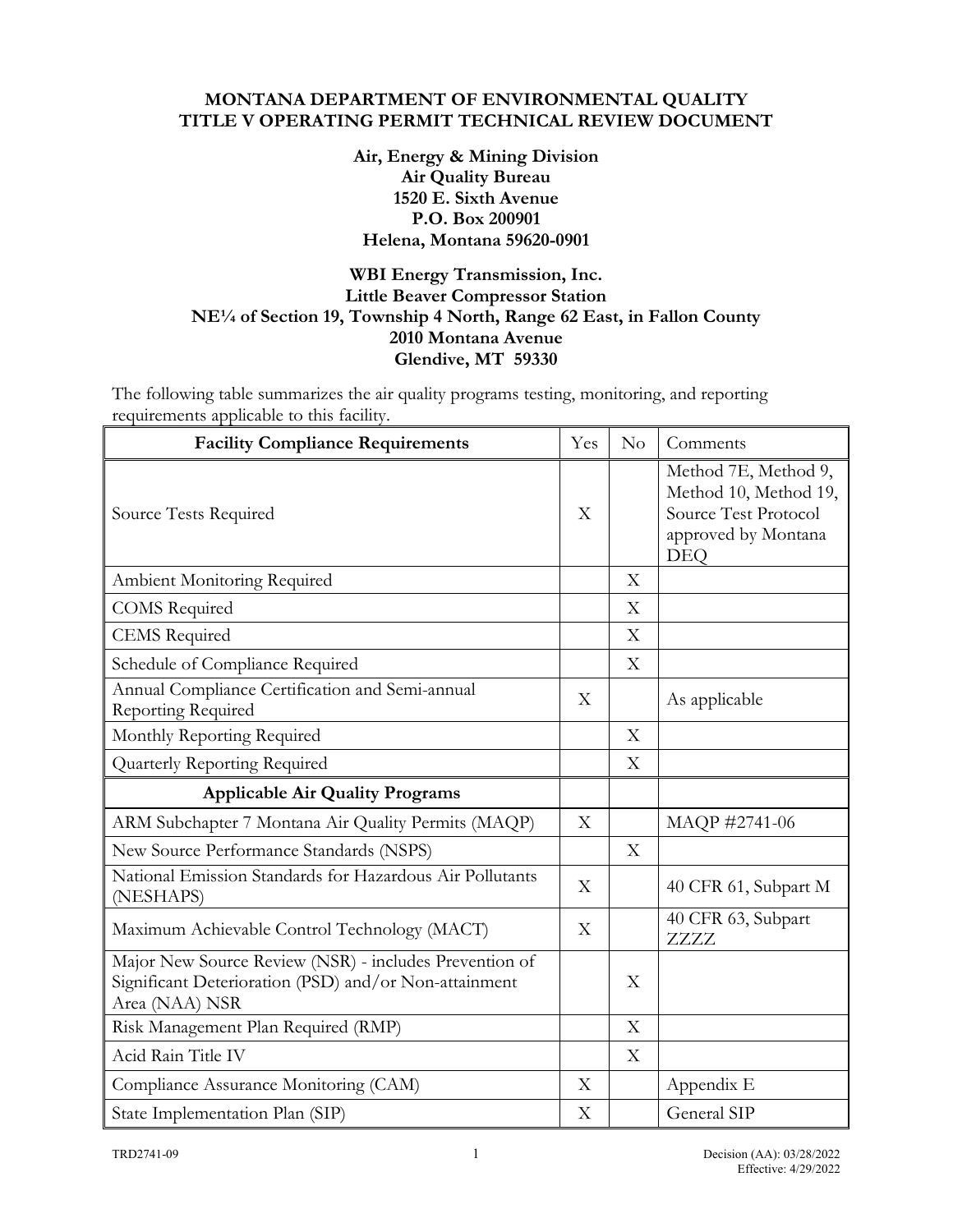## **TABLE OF CONTENTS**

| A.              |  |
|-----------------|--|
| <b>B.</b>       |  |
| $\mathcal{C}$ . |  |
|                 |  |
| $A_{\cdot}$     |  |
| B.              |  |
| $\mathcal{C}$ . |  |
|                 |  |
| $A_{-}$         |  |
| Β.              |  |
| С.              |  |
| D.              |  |
| Е.              |  |
| $\mathbf{E}$    |  |
|                 |  |
|                 |  |
| $A_{\cdot}$     |  |
| Β.              |  |
| C.              |  |
| D.              |  |
| Е.              |  |
| F.              |  |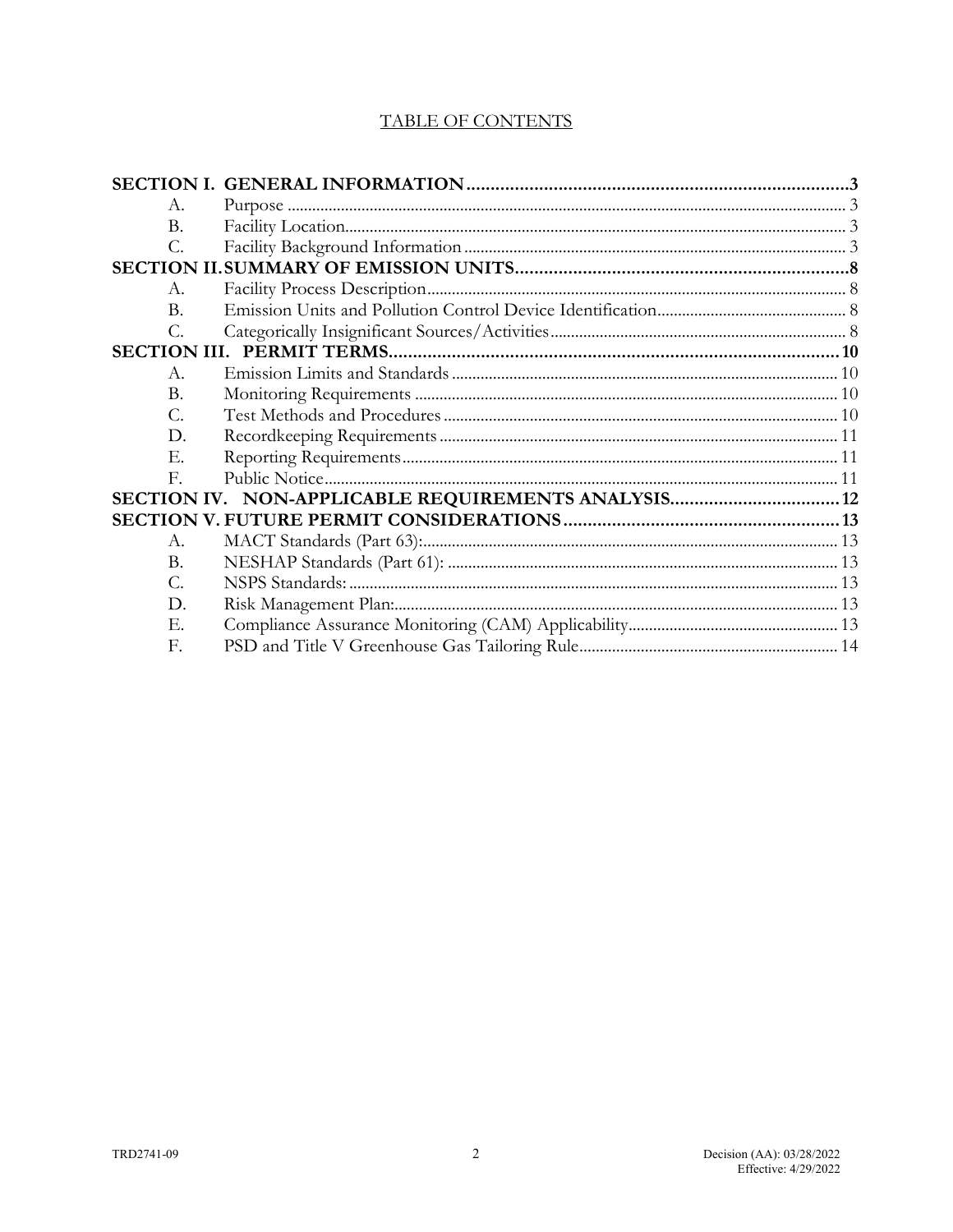### **SECTION I. GENERAL INFORMATION**

### <span id="page-2-1"></span><span id="page-2-0"></span>**A. Purpose**

This document establishes the basis for the decisions made regarding the applicable requirements, monitoring plan, and compliance status of emission units affected by the operating permit proposed for this facility. The document is intended for reference during review of the proposed permit by the U.S Environmental Protection Agency (EPA) and the public. It is also intended to provide background information not included in the operating permit and to document issues that may become important during modifications or renewals of the operating permit. Conclusions in this document are based on information provided in the original operating permit application submitted by Williston Basin Interstate Pipeline Company received by the Department of Environmental Quality (DEQ) on June 12, 1996 (OP2741-00); a renewal application submitted on November 1, 2002 (OP2741-01); a modification request received on March 30, 2004 (OP2741-02), a renewal application received on December 19, 2007 (OP2741-03); a modification application received on January 11, 2010 to update the Compliance Assurance Monitoring (CAM) Plan (OP2741- 04); and an administrative amendment request to change the permittee name from Williston Basin Interstate Pipeline Company to WBI Energy Transmission, Inc. (WBI) received on December 10, 2012. Additional correspondence was received October 17, 2013. A renewal application was received on November 23, 2018. A request for an Administrative Amendment was received on February 18, 2022.

### <span id="page-2-2"></span>**B. Facility Location**

WBI Energy Transmission, Inc. (WBI) owns and operates the Little Beaver Compressor Station. This facility is located in the  $NE\frac{1}{4}$  of Section 19, Township 4 North, Range 62 East, in Fallon County, Montana. Fallon County is designated as an Unclassifiable/Attainment area for National Ambient Air Quality Standards (NAAQS) for all criteria pollutants. The Little Beaver Compressor Station is located in a remote area 22 miles southeast of Baker, Montana. The adjacent land is used for grain cropland and rangeland, as well as a developed oil and gas field. The nearest residents are WBI employee housing located adjacent to the facility.

### <span id="page-2-3"></span>**C. Facility Background Information**

#### Montana Air Quality Permit (MAQP)

The Little Beaver Compressor Station was constructed by the Montana Dakota Utilities Company, WBI's predecessor, in 1936. The name of the company later became Williston Basin Interstate Pipeline Company (WBIPC). This facility originally had five 190 horsepower (hp) Ingersoll-Rand engines with two 300-hp Ingersoll-Rand engines being added in 1939. In 1952 the 190-hp Waukesha generator engine was installed. One 440-hp engine was added in 1954, and the ninth compressor engine, an 880-hp Ingersoll-Rand, was added in 1962.

WBIPC was issued **MAQP** #**2741-00** in 1992, which allowed WBIPC to install the dehydration unit used to remove water from the natural gas. The permit was issued for the operation of the Little Beaver Compressor Station; which included nine engines, one generator engine, a dehydration unit, and the miscellaneous heaters, boilers, and fugitive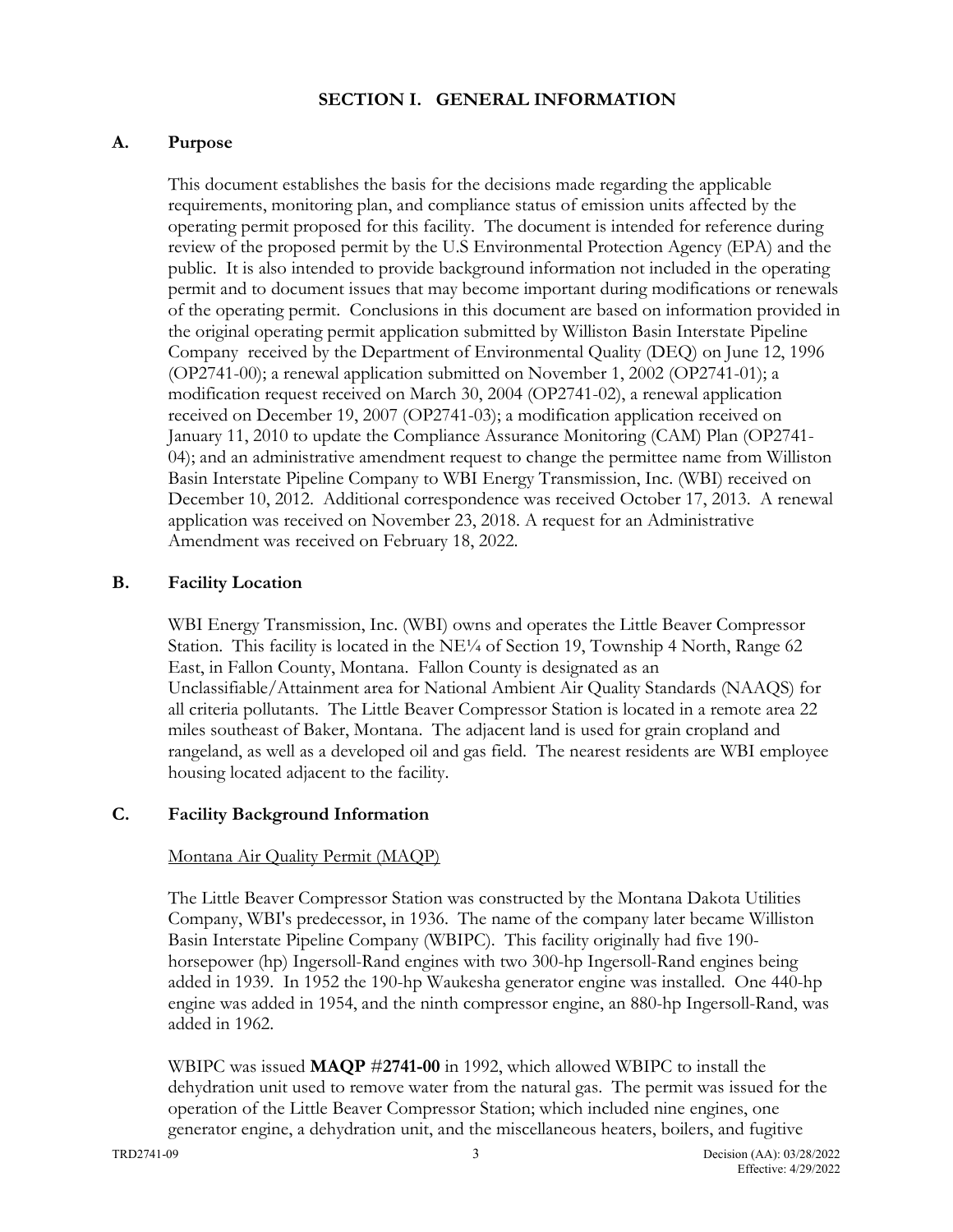Volatile Organic Compound (VOC) sources. The engines at Little Beaver did not require testing.

On October 15, 1996, DEQ received a permit application for additions that were proposed for the Little Beaver Compressor Station Permit #2741-00. **MAQP** #**2741-01** was issued on February 1, 1997, for the addition of source EU10, a 1,100-hp Superior 8GTLE lean burn natural gas compressor engine. Also, the permit required the installation of control equipment on source EU9, the 880-hp Ingersoll-Rand engine and increased stack heights on all ten existing engines at the facility. Because the Ingersoll Rand compressor engines and the Waukesha generator engine were manufactured and installed prior to 1968 (grandfathered sources), the plant-wide emissions limits contained in Section II.A.5 of MAQP #2741-00 were not required; therefore, DEQ removed the limits.

On January 22, 2003, DEQ removed the every 4-year testing requirements for Source #09 and Source #10 from MAQP #2741-01. In addition, DEQ added a federally enforceable condition for Source #10 so that WBIPC may make "like for like" engine swaps according to the provisions of the Administrative Rules of Montana (ARM) 17.8.745(1)(r). Further, the permit format and language were updated to reflect current Department permit format and permit language. **MAQP #2741-02** replaced MAQP #2741-01.

On August 4, 2004, WBIPC was issued Permit #2741-03 for a modification to MAQP #2741-02, which included the installation and operation of two 1,680-hp natural gas-fired engines. Each engine would be driving natural gas compressors and would have the ability to pull suction on production and/or storage pipelines and to discharge into gathering and/or transmission pipelines. Aspen Consulting and Engineering (Aspen) on behalf of WBIPC submitted modeling to demonstrate compliance with all applicable ambient air quality standards. The proposed units would replace the existing Little Beaver Units #1, 2, 3, 4, 5, 6, and 7. The current permit action also updated the rule references and language used by DEQ. **MAQP #2741-03** replaced MAQP #2741-02.

On March 25, 2010, WBIPC submitted a request to DEQ to remove one of the 1,680-hp natural gas-fired engines from the facility's MAQP. The engine was permitted in 2004, but never installed at the facility. DEQ removed the engine from the MAQP, as requested, and updated permit language to reflect current permit language. **MAQP #2741-04** replaced MAQP #2741-03.

On December 10, 2012, DEQ received a request to change the permittee name from Williston Basin Interstate Pipeline Company to WBI Energy Transmission, Inc. (WBI). The permit action was an administrative amendment pursuant to ARM 17.8.764 that changed the permittee name as requested. **MAQP #2741-05** replaced MAQP #2741-04.

On February 18, 2022, DEQ of Environmental Quality-Air Resources Management Bureau (DEQ) received a request to Source #13 Tri-ethylene glycol Dehydration Unit from the permit. The current permit action is an administrative amendment pursuant to ARM 17.8.764 that removes the source as requested. **MAQP #2741-06** replaced MAQP #2741-05.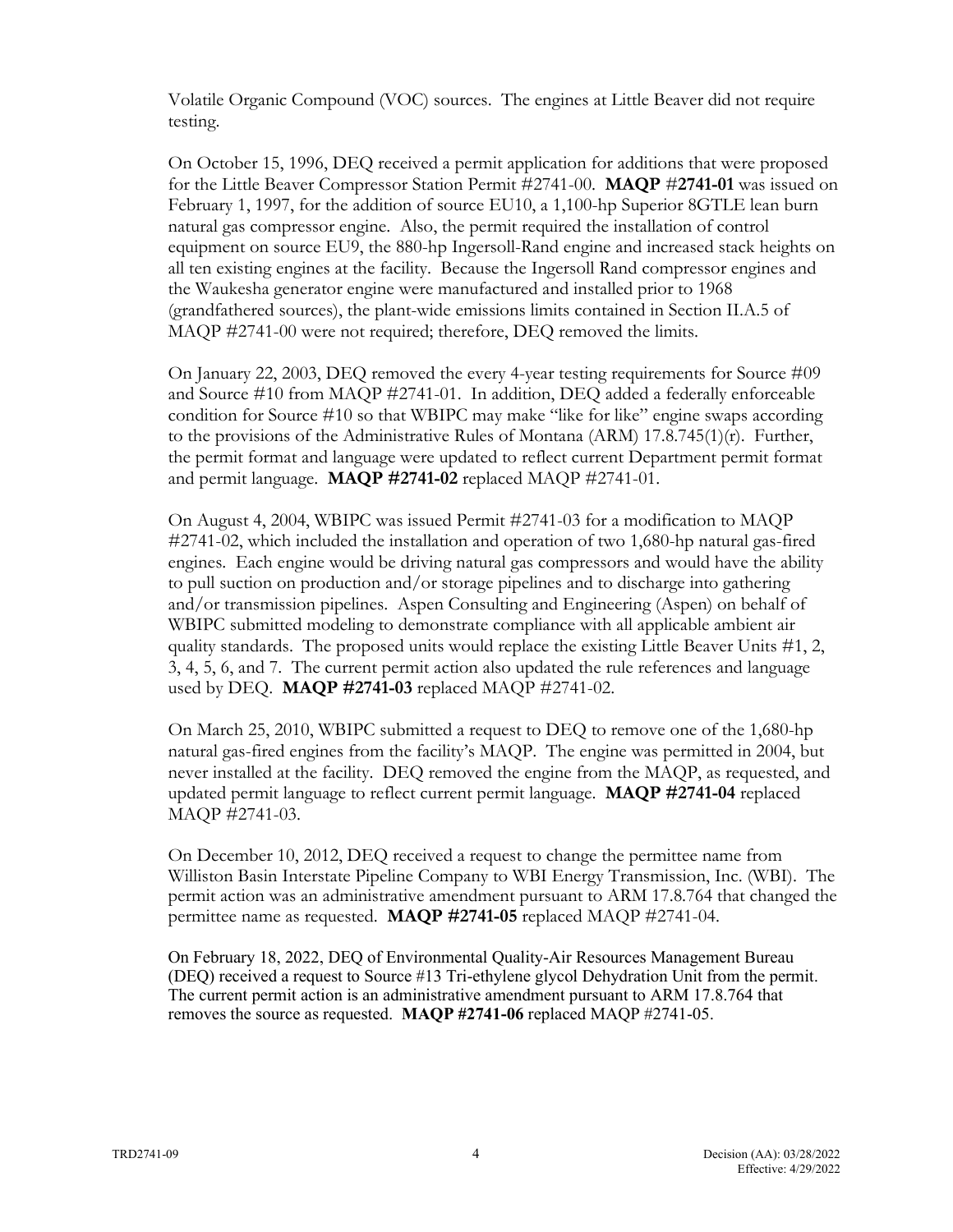### Title V Operating Permit (OP)

**Operating Permit #OP2471-00** was issued final and effective May 1, 1998, and expired May 1, 2003.

**Operating Permit #OP2741-01** was a renewal of WBIPC's Title V Operating Permit #OP2741-00 for the Little Beaver Compressor Station. WBIPC's Operating Permit #OP2741 is applicable for 5 years and expires June 21, 2008. Operating Permit #OP2741- 01 replaced Operating Permit #OP2741-00. Operating Permit #OP2741-01 replaced Operating Permit #OP2741-00.

**Operating Permit #OP2741-02** was a significant modification for the installation and operation of two 1680-hp natural gas fired compressor engines and the removal of units #1- #7. Additionally, the units were renumbered to designate EU11 and EU12 as the two 1680 hp Waukesha compressor engines and to designate the previous units EU11-EU17 as EU21- EU27. Further, the facility contact person was changed from Daryl Uran to Kirk Conroy. Operating Permit #OP2741-02 replaced Operating Permit #OP2741-01.

**Operating Permit #OP2741-03** was a renewal which included the addition of one 560 gallon methanol tank at the facility which was added per the de minimis provisions of ARM 17.8.745 and the insignificant emitting unit provisions of ARM 17.8.1201(22). In addition, the facility contact person was changed from Kirk Conroy to Steve Losing. Also, the semiannual portable analyzer testing requirements were modified to reflect the testing waiver granted to WBIPC if the compressor engines operated less than 500 hours during any semiannual period (January 1 to June 30 or July 1 to December 31). The waiver was granted by DEQ in a letter dated October 13, 2006. Operating Permit #OP2741-03 replaced Operating Permit #OP2741-02.

On January 11, 2010, WBIPC submitted an application to modify Operating Permit OP#2741-03 to include a CAM Plan for the 1680-hp Waukesha compressor engine and the 880-hp Ingersoll Range engine. In addition, the following changes were made:

- The Facility Contact Person was changed to Stacy Aguirre;
- The Alternate Contact Person was listed as Jill Linn
- EU12 was removed from the permit
- EU23 EU 27 were moved from significant emitting units to insignificant emitting units and subsequent removal of conditions applying to these units; and
- An updated list of insignificant activities was included.

DEQ updated the permit as requested. Title V **Operating Permit #OP2741-04** replaced Title V Operating Permit #OP2741-03.

On December 10, 2012, DEQ received a request to change the permittee name from Williston Basin Interstate Pipeline Company to WBI Energy Transmission, Inc. (WBI). In addition, it was noted that the permit expiration date had mistakenly been changed during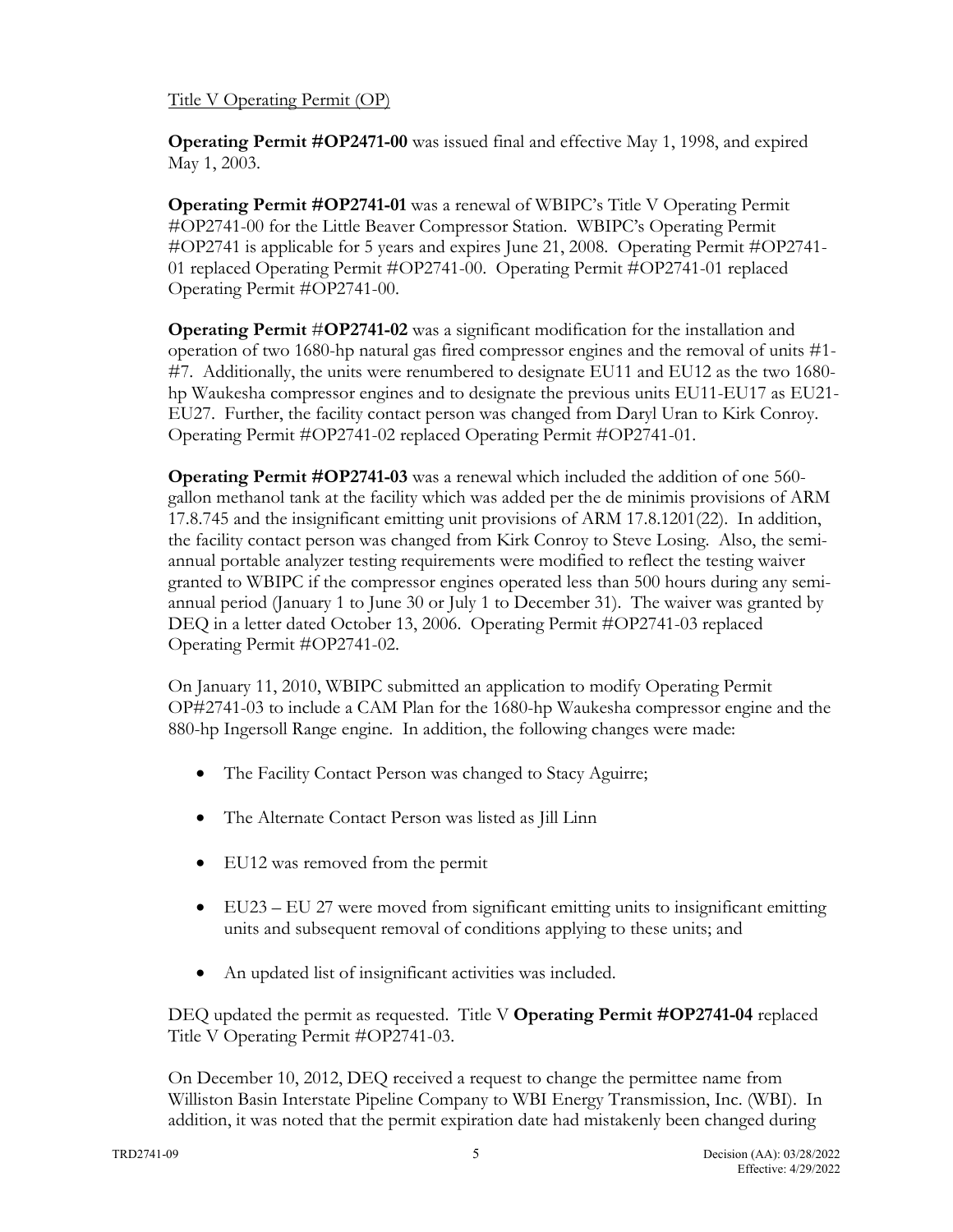the OP#2741-04 action. DEQ updated the permit as requested and corrected the permit expiration date from September 28, 2015 to June 19, 2014. Title V **Operating Permit #OP2741-05** replaced Title V Operating Permit #OP2741-04.

On October 17, 2013, DEQ received a letter from WBI requesting a Responsible Official change in which Mr. Marc Dempewolf replaced Mr. Scott Fradenburgh. Mr. Fradenburgh is now the Alternate Responsible Official for WBI facilities in the State of Montana. As such, **Operating Permit #OP2741-07** replaced Operating Permit #OP2741-06.

On November 23, 2018, DEQ received a Title V Operating Permit Renewal Application from WBI. No changes to the Operating Permit were listed in the application. The application included updates to some emitting unit capacities and installation dates, but these updates did not affect any permit conditions, compliance demonstrations, recordkeeping requirements, or reporting requirements. **Operating Permit #OP2741-08** replaced Operating Permit #OP2741-07.

# **D. Current Permit Action**

On February 18, 2022, DEQ received a request to remove EU22, a 0.50-MMbtu/hr Sivalls glycol dehydration reboiler from the permit. The current permit action is an administrative amendment pursuant to ARM 17.8.764 that removes the source as requested. **#OP2741-09** replaces #OP2741-08.

## **E. Taking and Damaging Analysis**

HB 311, the Montana Private Property Assessment Act, requires analysis of every proposed state agency administrative rule, policy, permit condition or permit denial, pertaining to an environmental matter, to determine whether the state action constitutes a taking or damaging of private real property that requires compensation under the Montana or U.S. Constitution. As part of issuing an operating permit, DEQ is required to complete a Taking and Damaging Checklist. As required by 2-10-101 through 2-10-105, MCA, DEQ conducted the following private property taking and damaging assessment.

| <b>YES</b> | <b>NO</b> |                                                                                       |
|------------|-----------|---------------------------------------------------------------------------------------|
| X          |           | 1. Does the action pertain to land or water management or environmental regulation    |
|            |           | affecting private real property or water rights?                                      |
|            | X         | 2. Does the action result in either a permanent or indefinite physical occupation of  |
|            |           | private property?                                                                     |
|            | X         | 3. Does the action deny a fundamental attribute of ownership? (ex.: right to exclude  |
|            |           | others, disposal of property)                                                         |
|            | X         | 4. Does the action deprive the owner of all economically viable uses of the property? |
|            | X         | 5. Does the action require a property owner to dedicate a portion of property or to   |
|            |           | grant an easement? [If no, go to $(6)$ ].                                             |
|            |           | 5a. Is there a reasonable, specific connection between the government requirement     |
|            |           | and legitimate state interests?                                                       |
|            |           | 5b. Is the government requirement roughly proportional to the impact of the           |
|            |           | proposed use of the property?                                                         |
|            | X         | 6. Does the action have a severe impact on the value of the property? (consider       |
|            |           | economic impact, investment-backed expectations, character of government action)      |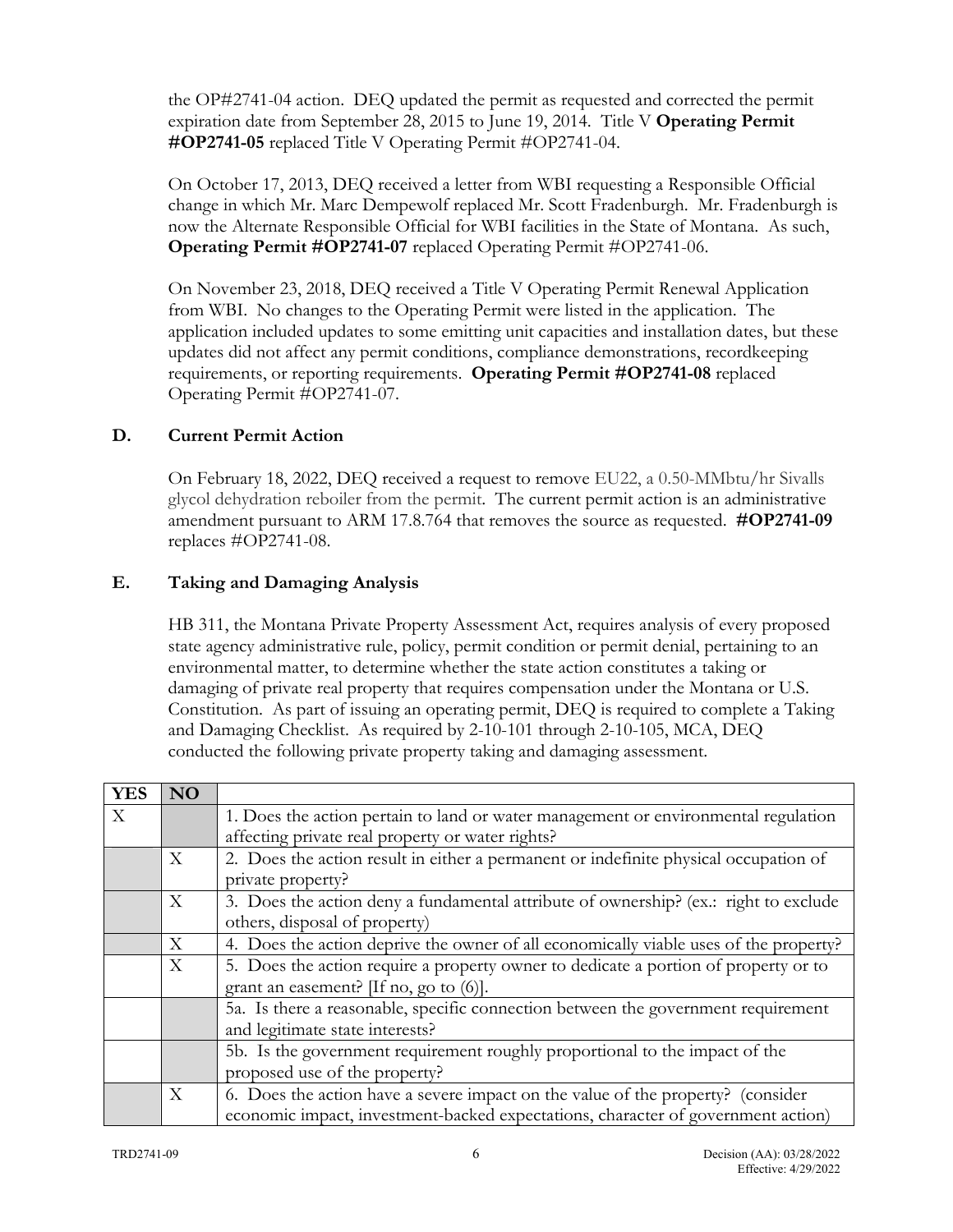| <b>YES</b> | NO |                                                                                       |  |
|------------|----|---------------------------------------------------------------------------------------|--|
|            | X  | 7. Does the action damage the property by causing some physical disturbance with      |  |
|            |    | respect to the property in excess of that sustained by the pubic generally?           |  |
|            | X  | 7a. Is the impact of government action direct, peculiar, and significant?             |  |
|            | X  | 7b. Has government action resulted in the property becoming practically               |  |
|            |    | inaccessible, waterlogged or flooded?                                                 |  |
|            | X  | 7c. Has government action lowered property values by more than 30% and                |  |
|            |    | necessitated the physical taking of adjacent property or property across a public way |  |
|            |    | from the property in question?                                                        |  |
|            | X  | Takings or damaging implications? (Taking or damaging implications exist if YES is    |  |
|            |    | checked in response to question 1 and also to any one or more of the following        |  |
|            |    | questions: 2, 3, 4, 6, 7a, 7b, 7c; or if NO is checked in response to questions 5a or |  |
|            |    | 5b; the shaded areas)                                                                 |  |

Based on this analysis, DEQ determined there are no taking or damaging implications associated with this permit action.

# **F. Compliance Designation**

On April 30, 2020, DEQ conducted an inspection and a Full Compliance Evaluation (FCE) of WBI's Little Beaver Compressor Station. The inspection findings and all the material reviewed in DEQ's files indicated that the facility was in compliance with the limits and conditions of MAQP #2741-05 and Title V Operating Permit #OP2741-08 at the time of inspection.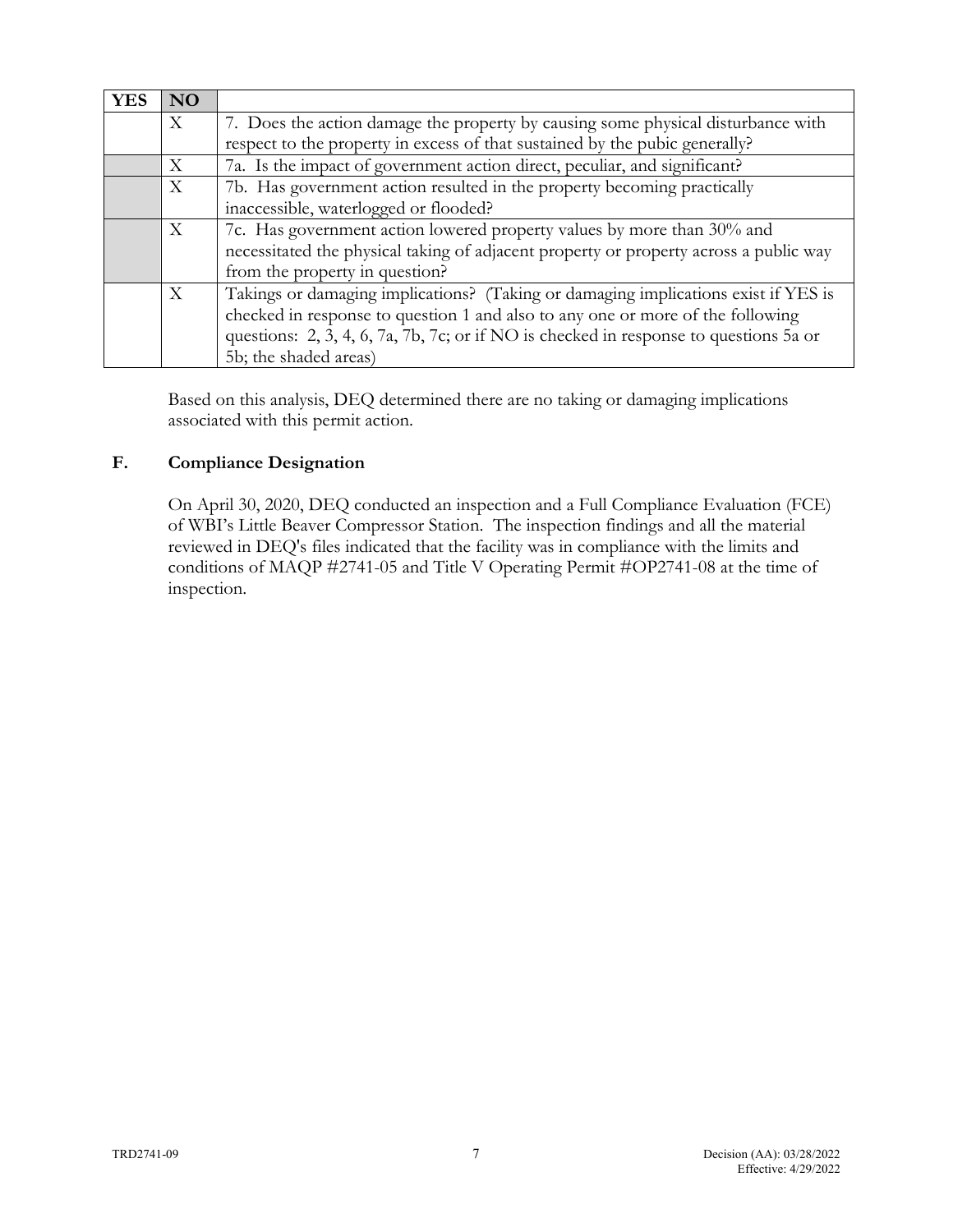## **SECTION II. SUMMARY OF EMISSION UNITS**

## <span id="page-7-1"></span><span id="page-7-0"></span>**A. Facility Process Description**

The Little Beaver Compressor Station has one primary purpose. This is to gather natural gas from natural gas fields in the Baker, Montana area and to compress the field gas up to the required pressure in the natural gas transmission system. Natural gas from the Little Beaver Compressor Station is transported via pipeline to a WBI facility at Belle Fourche, South Dakota. The Little Beaver Compressor Station moves an average of 45-million standard cubic feet per day (MMScf/day) of natural gas during the winter months. The volume of gas moved during the summer months is considerably lower.

The Standard Industrial Classification (SIC) codes for this facility are "Natural Gas Transmission" and "Natural Gas Production" which have SIC Codes of "4922" and "1311", respectively.

### <span id="page-7-2"></span>**B. Emission Units and Pollution Control Device Identification**

Currently, the Little Beaver Compressor Station has a 190-hp Waukesha engine, a 440-hp Ingersoll-Rand engine, an 880-hp Ingersoll-Rand engine, an 1,100-hp Superior engine, and a 1680-hp Waukesha 7044 GSI engine**.** The 190-hp Waukesha engine and 440-hp Ingersoll-Rand engine were manufactured prior to 1968 and are grandfathered sources for requiring instillation of pollution control equipment. Nitrogen Oxides  $(NO<sub>x</sub>)$  emissions from the 880hp Ingersoll-Rand are controlled with a non-selective catalytic reduction (NSCR) unit and an air/fuel ratio (AFR) controller.  $NO<sub>x</sub>$  and Carbon Monoxide (CO) emissions from the 1,100hp Superior engine are controlled with a lean burn package and an AFR controller.  $NO<sub>x</sub>$  and CO emissions from the 1680-hp Waukesha 7044 GSI engine is controlled with a NSCR unit and an AFR controller. VOC emissions are minimized by burning pipeline quality natural gas in these engines.

## <span id="page-7-3"></span>**C. Categorically Insignificant Sources/Activities**

The following table of insignificant sources and/or activities was provided by the permittee. Because there are no requirements to update such a list, the emissions units and/or activities may change from those specified in the table.

| Emissions Unit ID                                                           | Description            |
|-----------------------------------------------------------------------------|------------------------|
| Natural Gas-Fired Space Heaters, Water Heaters, and other Gas-Fired Sources |                        |
| Fugitive emissions                                                          |                        |
| Weil McLain Boiler                                                          | 1.95 MMBtu/hr          |
| AO Smith Recirculating Water Tank Heater                                    | $0.160$ MMBtu/hr       |
| AO Smith Water Heater                                                       | $0.065$ MMBtu/hr       |
| Carrier Space Heater                                                        | $0.060$ MMBtu/hr       |
| <b>Empire Space Heater</b>                                                  | $0.050$ MMBtu/hr       |
| <b>Sterling Space Heater</b>                                                | $0.075$ MMBtu/hr       |
| AO Smith Recirculating-Water Tank Heater                                    | $0.160$ MMBtu/hr       |
| In-Plant Vehicle Traffic                                                    |                        |
| Tanks                                                                       |                        |
| Used Oil                                                                    | 1000-gallon Fiberglass |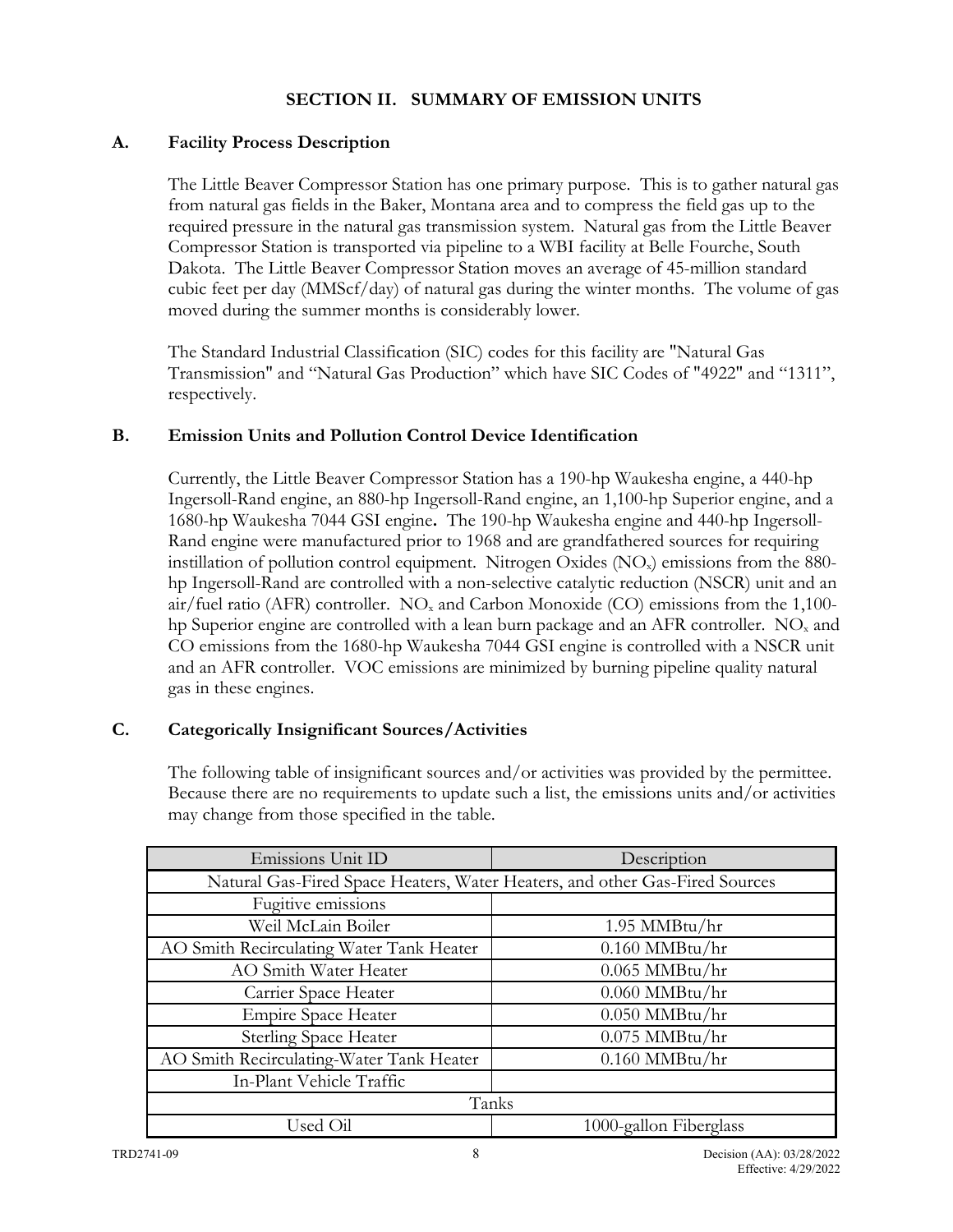| Emissions Unit ID | Description        |
|-------------------|--------------------|
| Wastewater        | 1000-gallon Steel  |
| Solvent           | 300-gallon Steel   |
| Odorant           | 200-gallon Steel   |
| New Oil           | 1000-gallon Steel  |
| New Oil           | 1000-gallon Steel  |
| Water             | 16000-gallon Steel |
| Water             | 16000-gallon Steel |
| Diesel Fuel       | 1000-gallon Steel  |
| Gasoline          | 300-gallon Steel   |
| Methanol          | 560-gallon         |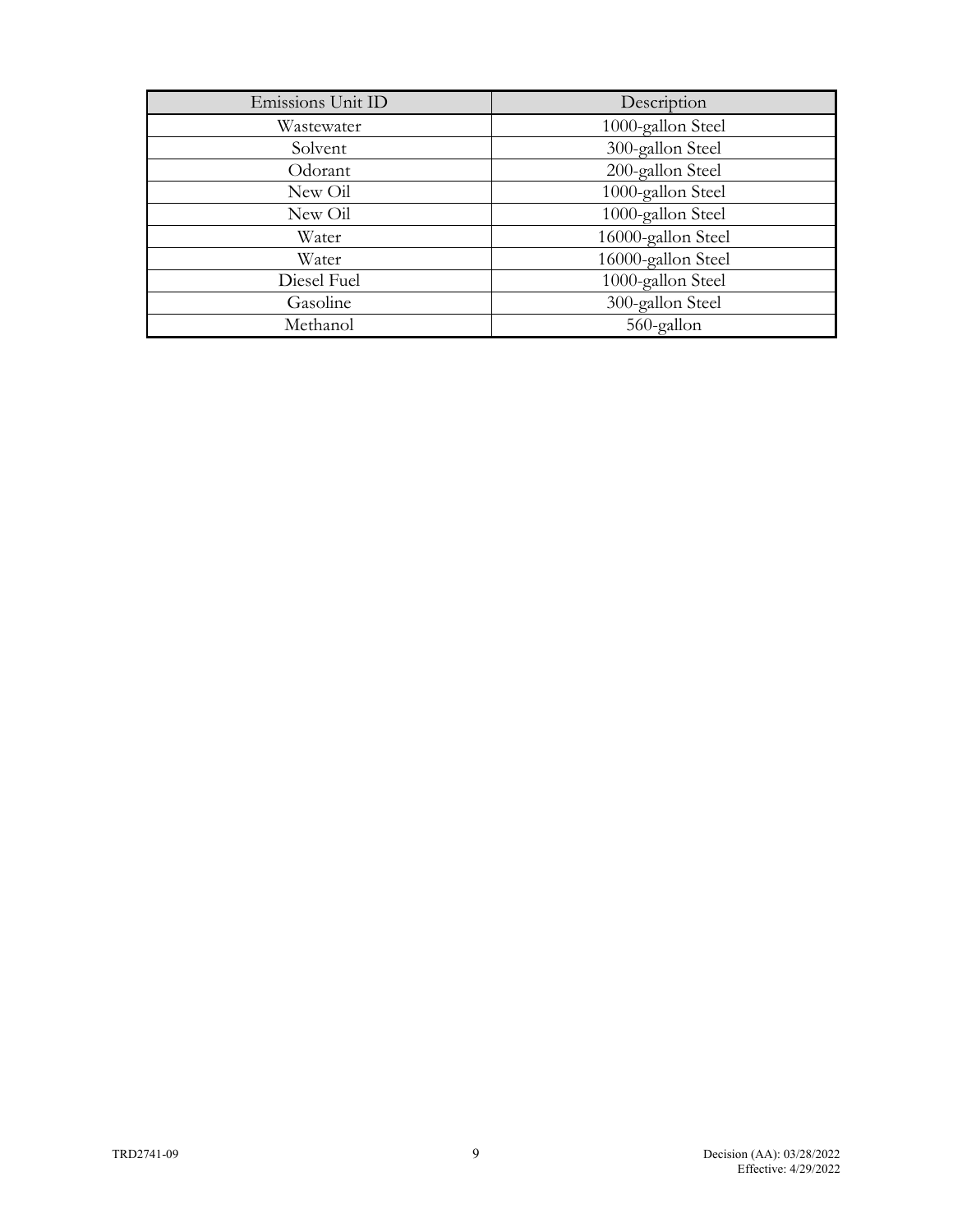### <span id="page-9-0"></span>**SECTION III. PERMIT TERMS**

#### <span id="page-9-1"></span>**A. Emission Limits and Standards**

Emission limits for the 880-hp Ingersoll-Rand engine were established under the authority of ARM 17.8.749 and the emission limits for the 1,100-hp Superior engine and 1680-hp Waukesha 7044 GSI engines were established by a Best Available Control Technology (BACT) determination under the authority of ARM 17.8.752. The 880-hp Ingersoll-Rand engine has an emission limit of 5.82 pound per hour  $(lb/hr)$  NO<sub>x</sub>. The 1,100-hp Superior engine has an emission limit of  $4.85$  lb/hr NO<sub>x</sub>,  $7.28$  lb/hr CO, and  $2.43$  lb/hr VOC. The 1680-hp Waukesha 7044 GSI engine has emissions limits of  $3.70 \text{ lb/hr}$  NO<sub>x</sub>,  $4.44 \text{ lb/hr}$  CO, and 1.85 lb/hr VOC. The glycol dehydration reboiler (EU22) has been removed from the facility.

All other emission units at this facility are not subject to any current MACT, NESHAP, or NSPS. This facility is not subject to PSD regulations.

### <span id="page-9-2"></span>**B. Monitoring Requirements**

ARM 17.8.1212(1) requires that all monitoring and analysis procedures or test methods required under applicable requirements are contained in operating permits. In addition, when the applicable requirement does not require periodic testing or monitoring, periodic monitoring must be prescribed that is sufficient to yield reliable data from the relevant time period that is representative of the source's compliance with the permit.

The requirements for testing, monitoring, recordkeeping, reporting, and compliance certification sufficient to assure compliance do not require the permit to impose the same level of rigor for all emission units. Furthermore, they do not require extensive testing or monitoring to assure compliance with the applicable requirements for emission units that do not have significant potential to violate emission limitations or other requirements under normal operating conditions. When compliance with the underlying applicable requirement for an insignificant emissions unit is not threatened by lack of regular monitoring and when periodic testing or monitoring is not otherwise required by the applicable requirement, the status quo (i.e., no monitoring) will meet the requirements of ARM 17.8.1212(1). Therefore, the permit does not include monitoring for insignificant emission units.

The permit includes periodic monitoring or recordkeeping for each applicable requirement. The information obtained from the monitoring and recordkeeping will be used by the permittee to periodically certify compliance with the emission limits and standards. However, DEQ may request additional testing to determine compliance with the emission limits and standards.

#### <span id="page-9-3"></span>**C. Test Methods and Procedures**

The operating permit may not require testing for all sources if routine monitoring is used to determine compliance, but DEQ has the authority to require testing if deemed necessary to determine compliance with an emission limit or standard. In addition, the permittee may elect to voluntarily conduct compliance testing to confirm its compliance status.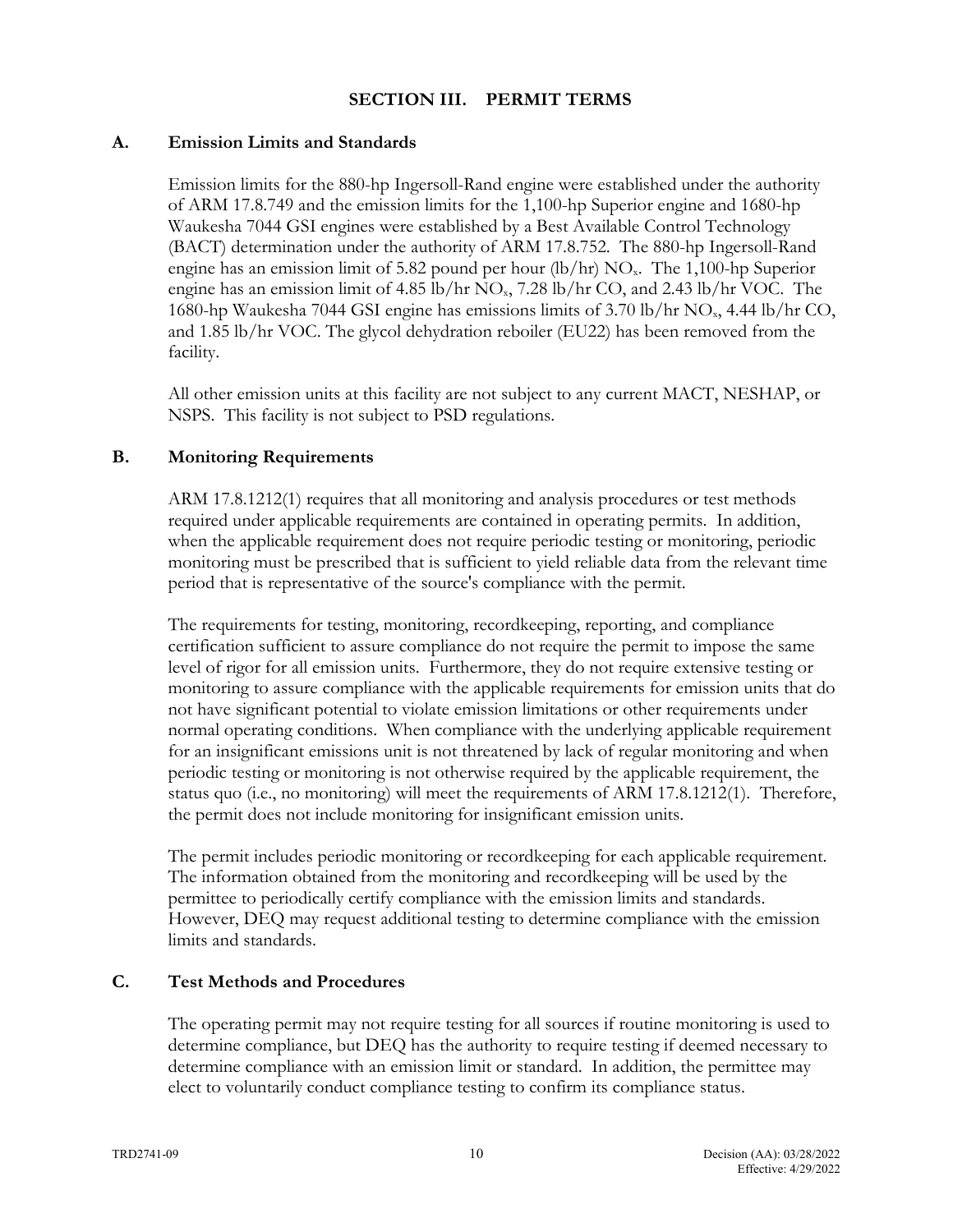### <span id="page-10-0"></span>**D. Recordkeeping Requirements**

The permittee is required to keep all records listed in the operating permit as a permanent business record for at least five years following the date of the generation of the record.

## <span id="page-10-1"></span>**E. Reporting Requirements**

Reporting requirements are included in the permit for each emissions unit and Section V of the operating permit "General Conditions" explains the reporting requirements. However, the permittee is required to submit semi-annual and annual monitoring reports to DEQ and to annually certify compliance with the applicable requirements contained in the permit. The reports must include a list of all emission limit and monitoring deviations, the reason for any deviation, and the corrective action taken as a result of any deviation.

#### <span id="page-10-2"></span>**F. Public Notice**

<span id="page-10-3"></span>The current permit action is an administrative permit action; therefore, no public notice is required.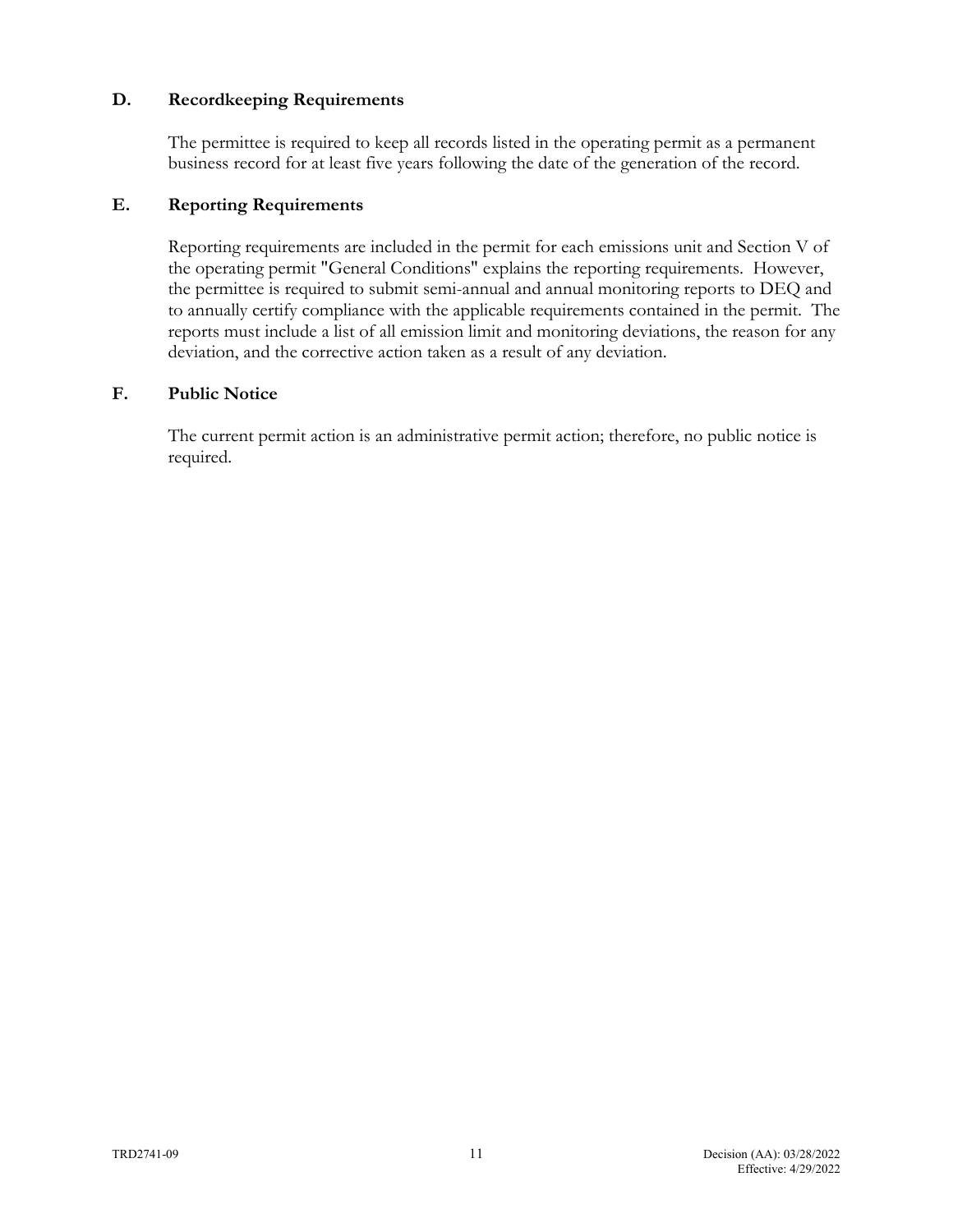## **SECTION IV. NON-APPLICABLE REQUIREMENTS ANALYSIS**

Section IV of the operating permit "Non-applicable Requirements" contains the requirements that DEQ determined were non-applicable based on the application. The following table summarizes the requirements that WBI identified as non-applicable and contains the reasons that DEQ did not include these requirements as non-applicable in the permit.

## **Requirement not Identified in the Operating Permit**

| <b>Applicable Requirement</b>                                    | <b>Reason</b> |
|------------------------------------------------------------------|---------------|
| The application did not identify any non-applicable requirements |               |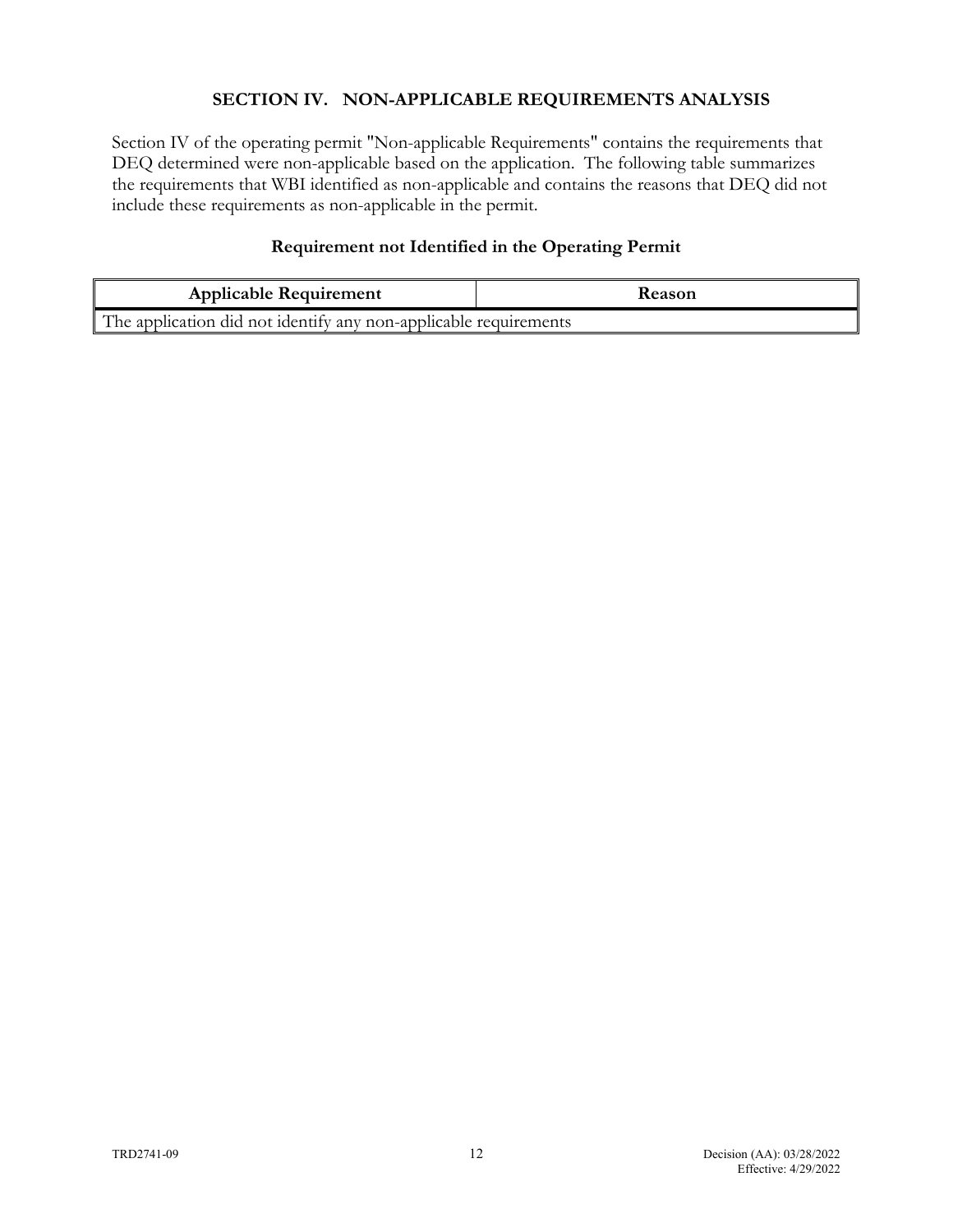### <span id="page-12-0"></span>**SECTION V. FUTURE PERMIT CONSIDERATIONS**

### <span id="page-12-1"></span>**A. MACT Standards (Part 63):**

As of the issuance date of Operating Permit #OP2741-09, WBI is subject to the area source provisions of 40 CFR 63, Subpart Subpart ZZZZ. DEQ is unaware of any proposed or pending MACT standards that may be promulgated that will affect the Little Beaver Compressor Station.

## <span id="page-12-2"></span>**B. NESHAP Standards (Part 61):**

As of the issuance date of Operating Permit #OP2741-09, DEQ is unaware of any future NESHAP Standards that may be promulgated that will affect this facility.

## <span id="page-12-3"></span>**C. NSPS Standards:**

As of the issuance date of Operating Permit #OP2741-09, DEQ is unaware of any future NSPS Standards that may be promulgated that will affect this facility.

## <span id="page-12-4"></span>**D. Risk Management Plan:**

As of the issuance date of Operating Permit #OP2741-09, this facility does not exceed the minimum threshold quantities for any regulated substance listed in 40 CFR 68.115 for any facility process. Consequently, this facility is not required to submit a Risk Management Plan.

If a facility has more than a threshold quantity of a regulated substance in a process, the facility must comply with 40 CFR 68 requirements; three years after the date on which a regulated substance is first listed under 40 CFR 68.130; or the date on which a regulated substance is first present in more than a threshold quantity in a process, whichever is later.

### <span id="page-12-5"></span>**E. Compliance Assurance Monitoring (CAM) Applicability**

An emitting unit located at a Title V facility that meets the following criteria listed in ARM 17.8.1503 is subject to Subchapter 15 and must develop a CAM Plan for that unit:

- The emitting unit is subject to an emission limitation or standard for the applicable regulated air pollutant (other than emission limits or standards proposed after November 15, 1990, since these regulations contain specific monitoring requirements);
- The emitting unit uses a control device to achieve compliance with such limit; and
- The emitting unit has potential pre-control device emission of the applicable regulated air pollutants that are greater than major source thresholds.

WBI has two emitting CAM applicable units: EU9 – Ingersoll Rand 48 KVG, 4-Stroke Rich Burn (880 hp) Natural Gas Compressor Engine, and EU11 – Waukesha 7044 GSI, 4-Stroke Rich Burn (1680 hp) Natural Gas Compressor Engine. The CAM plan for these units was